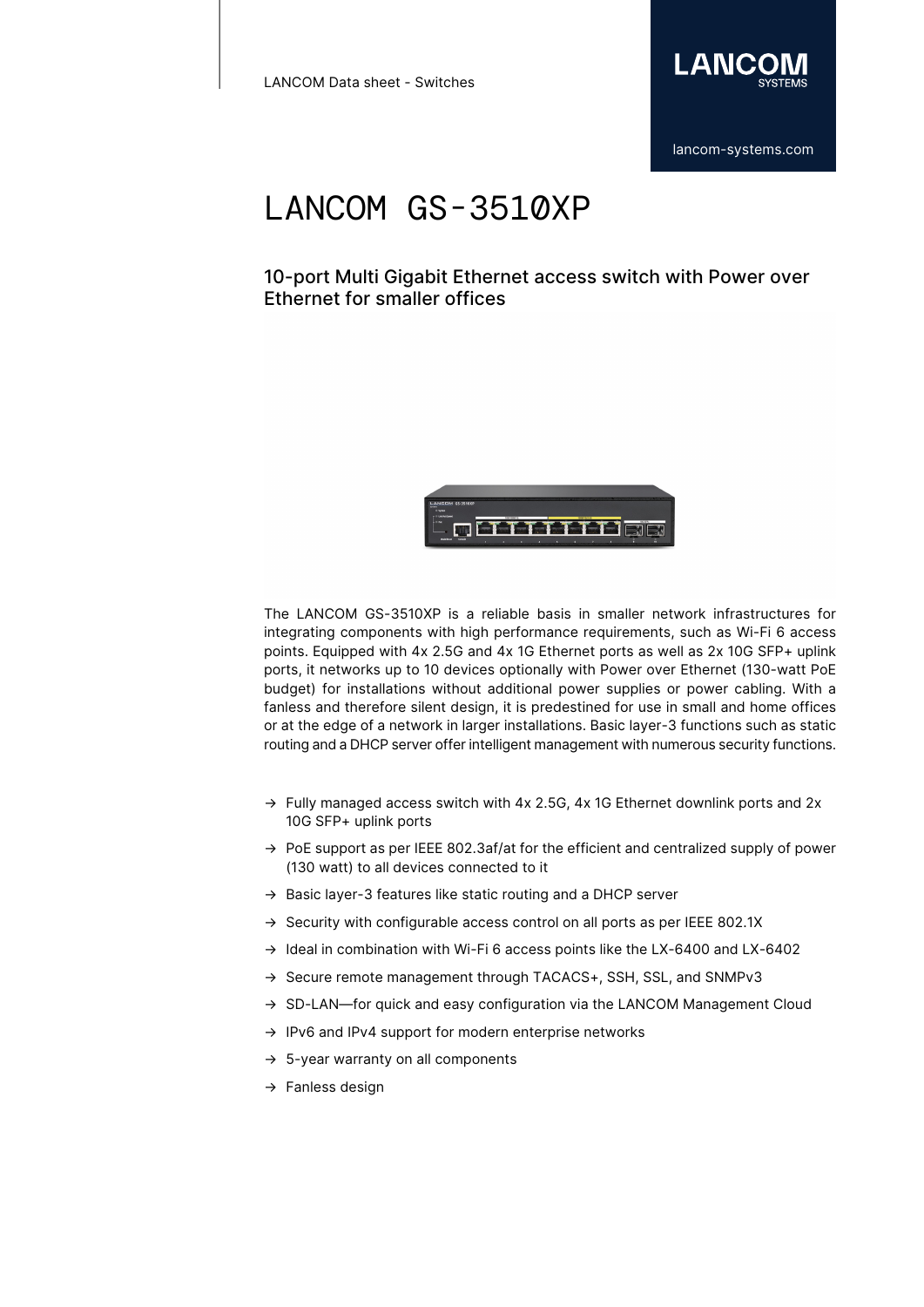

### **High performance on 10 ports**

The LANCOM GS-3510XP is equipped with 4x 2.5G ports, 4x 1G Ethernet ports and 2x 10G SFP+ uplink ports. With a data throughput of 68 Gbps on the backplane, it offers full performance even under load. This switch is a high- performance basis for modern network infrastructures in small and home offices.

### **A high-performance basis for Wi-Fi 6**

Thanks to 4 high-performance 2.5-Gigabit Ethernet ports, the LANCOM GS-3510XP is the ideal LAN-side basis for integrating the new Wi-Fi 6 standard into modern infrastructures. The increased data rates when using Wi-Fi 6 requires 2.5-Gigabit Ethernet, as the potential performance requirements exceed those of a 1-Gigabit Ethernet port. Given a sufficient PoE supply, this switch enables the operation of up to 4 Wi-Fi 6 access points or other network components with high performance requirements—without additional electrical installations.

#### **Centralized power supply without additional electrical installations**

The LANCOM GS-3510XP is a high-performance PoE switch that directly powers PoE devices connected to it; there is no need for additional power supply units or cabling. It supports the two Power-over-Ethernet standards, IEEE 802.3af and IEEE 802.3at (PoE+). It has high power-output reserves and an overall PoE budget of 130 watts for all 8 ethernet ports makes it an effective power supply for PoE devices, even with its fanless and thus silent design.

#### **Configurable access control**

The LANCOM GS-3510XP excludes rogue clients from gaining unauthorized access to the network. This is ensured by secured access control on all ports as per IEEE 802.1X (port-based, single-based, multi-based, and MAC-based).

#### **Secure remote management**

Secure communication protocols such as SSH, SSL and SNMPv3 make the LANCOM GS-3510XP ideal for professional remote network management. The switch also support the TACACS+ protocol for authentication, authorization, and accounting. This optimized solution promises maximum security for multi-site network management and monitoring.

### **Static routing for fast data exchange**

The LANCOM GS-3510XP supports the basic layer-3 feature static routing and thus the shift of certain routing tasks from the router to the switch. Administrator-predefined network routes, through one or multiple network segments, enable fast data transfer especially in scenarios with high data volumes and relieve the router accordingly. Newly available router capacities can then additionally be used to manage external data traffic. As a result, the entire network efficiency is increased.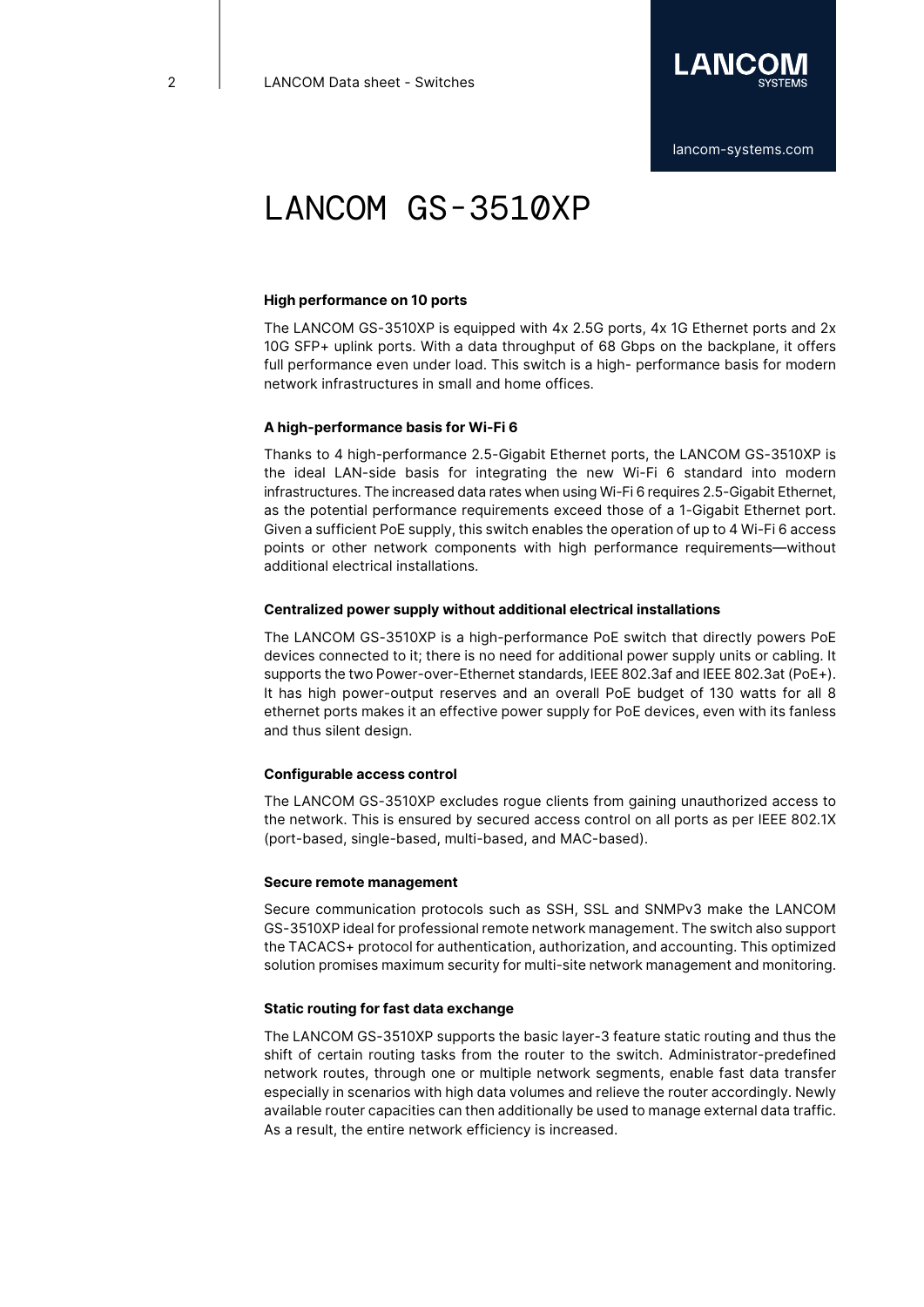

### **DHCP server functionality**

As a DHCP server, the switch is able to independently and automatically assign IP addresses to clients. The LANCOM GS-3510XP supports this basic layer-3 function and thus takes over the IP management of the connected network.

### **SD-LAN—days become minutes**

The LANCOM GS-3510XP offers fast and easy network integration and automatic configuration assignment with the LANCOM Management Cloud—without manual configuration. In this way, even complex networking scenarios are easy to administer. SD-LAN eliminates the need for a single device configuration for holistic network orchestration. In addition, automatic VLAN assignment to the desired switch ports is possible. The configurations can be coordinated with each other across locations and network architectures, and at the same time rolled out or updated at the click of a mouse.

### **IPv6 and IPv4 support**

Thanks to its dual-stack implementation, the LANCOM GS-3510XP operates in pure IPv4, pure IPv6 or in mixed networks. Applications such as SSL, SSH, Telnet or TFTP can continue to be operated on IPv6 networks. Supported IPv6 features includes stateless auto configuration, neighbor detection, and MLD snooping.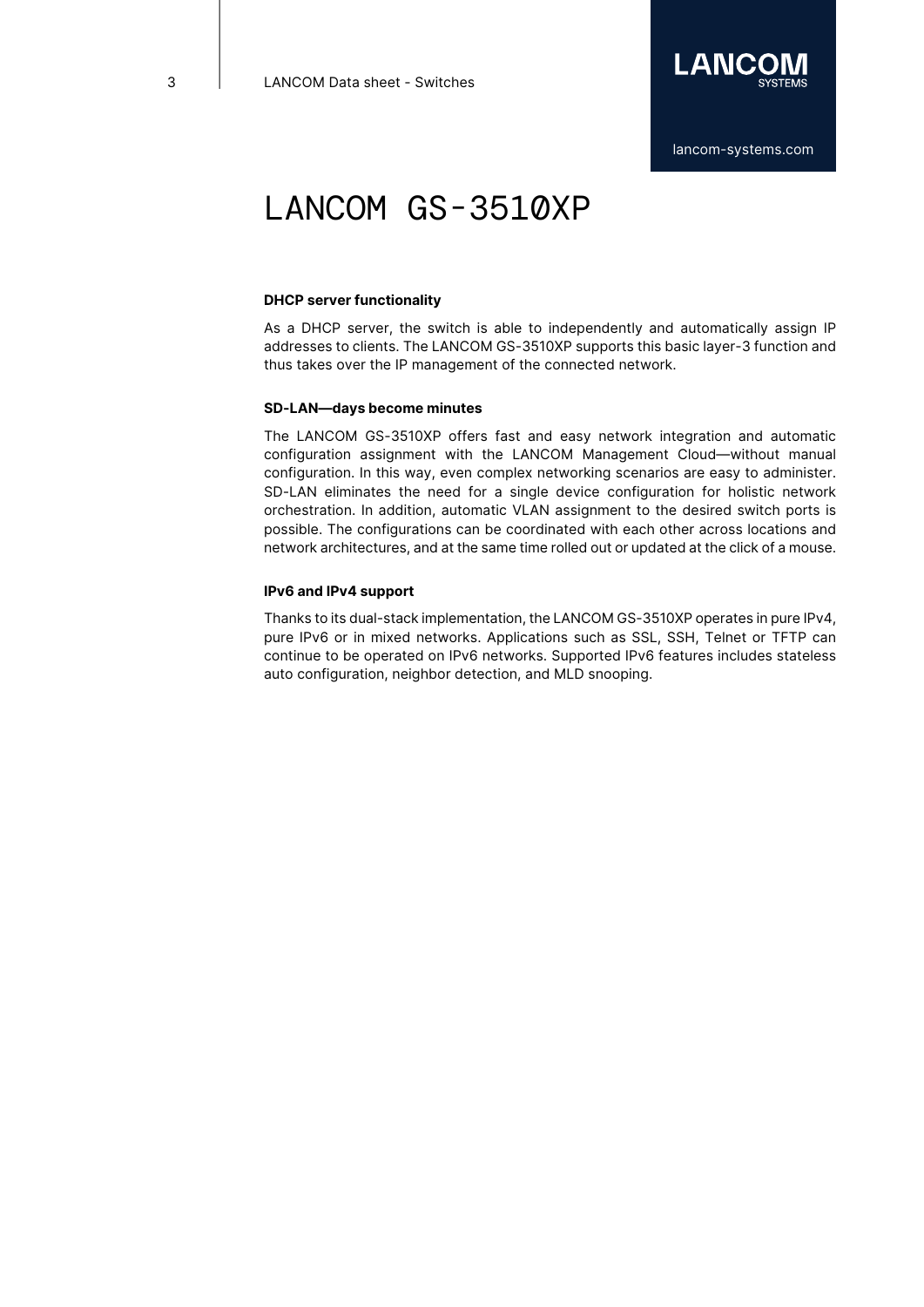

[lancom-systems.com](https://www.lancom-systems.com)

# LANCOM GS-3510XP

## **Security**

| Secure Shell Protocol (SSH) | SSH for a secure remote configuration                                                                                                                                                                                                                             |
|-----------------------------|-------------------------------------------------------------------------------------------------------------------------------------------------------------------------------------------------------------------------------------------------------------------|
| Secure Sockets Layer (SSL)  | SSL to encrypt HTTP connections; advanced security for browser-based configuration via web interface                                                                                                                                                              |
| <b>IEEE 802.1X</b>          | IEEE 802.1X access control on all ports; RADIUS for authentication, authorization and accounting with MD5 hashing;<br>guest VLAN; dynamic VLAN assignment                                                                                                         |
| Private VLAN edge           | Layer 2 isolation between clients in the same VLAN ("protected ports"); support multiple uplinks                                                                                                                                                                  |
| Port security               | Locking of MAC addresses to ports; limiting of the number of learned MAC addresses                                                                                                                                                                                |
| IP source guard             | Blocking access for illegal IP addresses on specific ports                                                                                                                                                                                                        |
| Access control lists        | Drop or rate limitation of connections based on source and destination MAC addresses, VLAN ID, IP address<br>(IPv4/IPv6), protocol, port, DSCP/IP precedence, TCP/UDP source and destination ports, IEEE 802.1p priority, ICMP<br>packets, IGMP packets, TCP flag |
| RADIUS/TACACS+              | Authentication, authorization and accounting of configuration changes by RADIUS or TACACS+                                                                                                                                                                        |
| <b>Storm Control</b>        | Multicast/Broadcast/Unicast storm suppression                                                                                                                                                                                                                     |
| <b>Isolated Group</b>       | Allows certain ports to be designated as protected. All other ports are non-isolated. Traffic between isolated group<br>members is blocked. Traffic can only be sent from isolated group to non-isolated group.                                                   |

### **Performance**

| Switching technology      | Store and forward with latency less than 4 microseconds                                                                                                       |
|---------------------------|---------------------------------------------------------------------------------------------------------------------------------------------------------------|
| <b>MAC</b> addresses      | Support of max 16K MAC addresses                                                                                                                              |
| Throughput                | Max. 68 Gbps on the backplane                                                                                                                                 |
| Maximum packet processing | 102 million packets per second (mpps) at 64-byte packets                                                                                                      |
| VLAN                      | Port based and IEEE 802.1q tag based VLAN with up to 4,096 VLAN and up to 4,000 active VLANs; Supports ingress<br>and egress packet filter in port based VLAN |
| Jumbo frame support       | Jumbo frame support with up to 10240 bytes                                                                                                                    |

### **Layer 3 features**

| Number of L3 inferfaces    | up to 128                                                                      |
|----------------------------|--------------------------------------------------------------------------------|
| Static routing (IPv4/IPv6) | Hardware based static routing (IPv4/IPv6) with a number of 128 possible routes |
| <b>DHCP Server</b>         | DHCP Server per VLAN                                                           |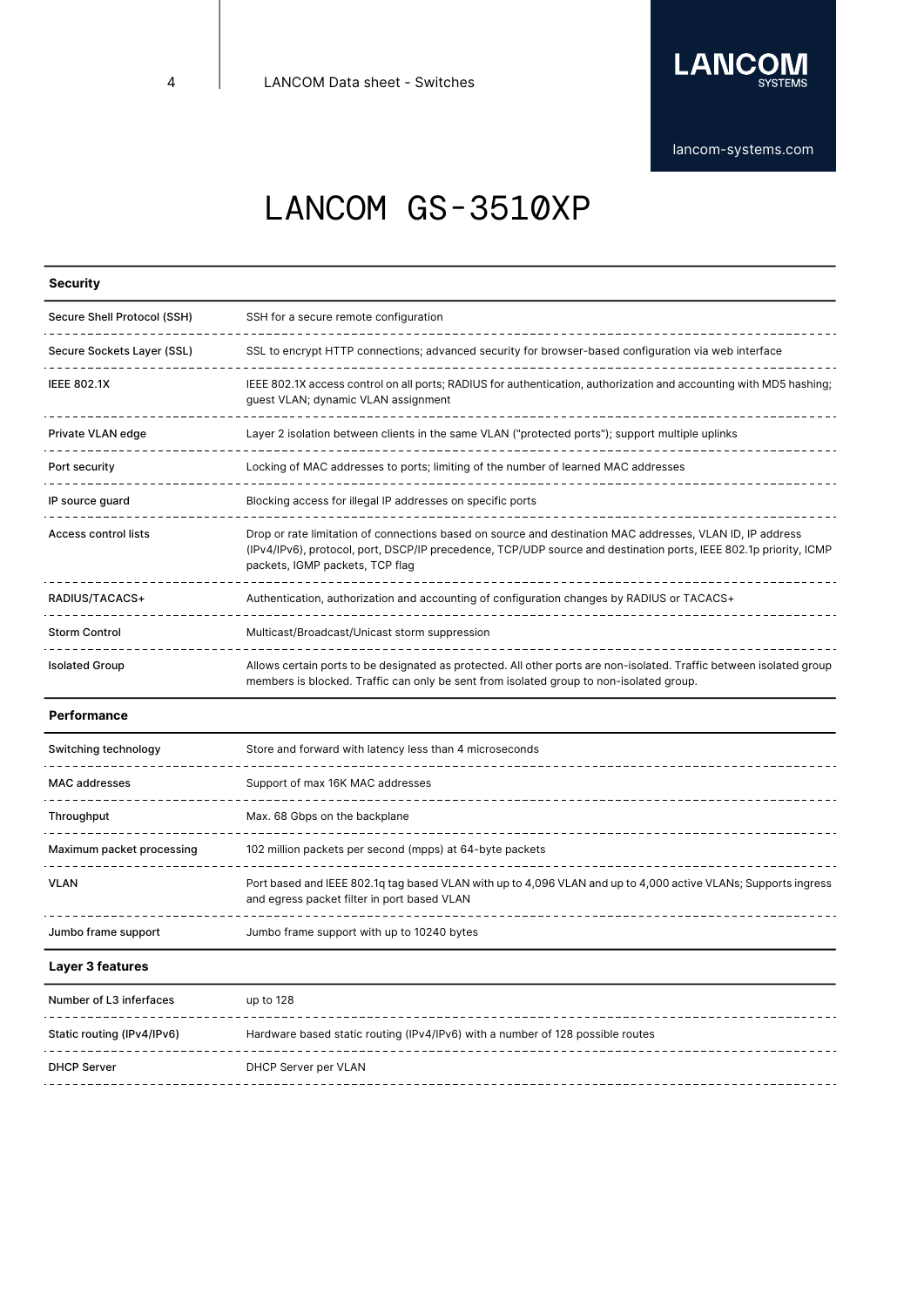

## **Layer 2 switching**

| STP / Multiple STP                                 | Spanning Tree Protokoll (STP) / Rapid Standard Spanning Tree according to IEEE 802.1d with fast convergence support of IEEE 802.1w (RSTP); using<br>Multiple Spanning Tree instances by default according to IEEE 802.1s (MSTP) |
|----------------------------------------------------|---------------------------------------------------------------------------------------------------------------------------------------------------------------------------------------------------------------------------------|
| <b>Link Aggregation Control Protocol</b><br>(LACP) | Support of 26 groups containing up to 4 ports each according to IEEE 802.3ad                                                                                                                                                    |
| <b>VLAN</b>                                        | Support for up to 4K VLANs simultaneously (out of 4096 VLAN lds); matching due to port, IEEE 802.1q tagged VLANs,<br>MAC adresses, IP subnet and Private VLAN Edge function ("protected ports")                                 |
| <b>Voice VLAN</b>                                  | Voice traffic is automatically assigned to a voice-specific VLAN and treated with appropriate levels of QoS                                                                                                                     |
| <b>IGMP</b> multicasts                             | IGMP v1, v2, v3 to limit bandwidth-intensive multicast traffic to ports with requesters; supports 1024 multicast<br>groups; source-specific multicasting                                                                        |
| IGMP querier                                       | Support of multicast domains of snooping switches in the absence of a multicast router                                                                                                                                          |
| IGMP proxy                                         | IGMP proxy to pass IGMP messages through                                                                                                                                                                                        |
| <b>Generic VLAN registration</b>                   | VLAN registration with GVRP according to IEEE 802.1q for automatic delivery of VLANs in bridged domains                                                                                                                         |
| <b>DHCP Relay Agent</b>                            | Relay of DHCP broadcast request to different LANs                                                                                                                                                                               |
| <b>Supported DHCP options</b>                      | $\rightarrow$ DHCP option 66<br>$\rightarrow$ DHCP option 67<br>$\rightarrow$ DHCP option 82                                                                                                                                    |

#### **Interfaces**

| Ethernet     | $\rightarrow$ 4 TP ports 10/100/1000 Mbps<br>$\rightarrow$ 4 TP ports 100/1000/2500 Mbps<br>$\rightarrow$ 2 SFP+ ports 1/10 Gbps<br>$\rightarrow$ 10 concurrent Ethernet ports in total |
|--------------|-----------------------------------------------------------------------------------------------------------------------------------------------------------------------------------------|
| Console port | RJ45 configuration port for command line access                                                                                                                                         |

### **Management and monitoring**

| Management                   | LANconfig, WEBconfig, LANCOM Management Cloud, Industry Standard CLI                                                                                                                             |
|------------------------------|--------------------------------------------------------------------------------------------------------------------------------------------------------------------------------------------------|
| Command Line Interface (CLI) | Configuration and status display from the command line with console application and direct connection to console<br>port, via Telnet or SSH                                                      |
| Monitorina                   | LANmonitor, LANCOM Management Cloud                                                                                                                                                              |
| <b>Remote Monitoring</b>     | Integrated RMON software agent supports 4 RMON groups (history, statistics, alarms and events) for enhanced<br>traffic management, monitoring and analysis                                       |
| Port Mirroring               | Traffic can be mirrored from on port to another for investigation with network analyzer or RMON probe. Up to 9<br>ports can be mirrored to a single mirror port. Single sessions can be selected |
|                              |                                                                                                                                                                                                  |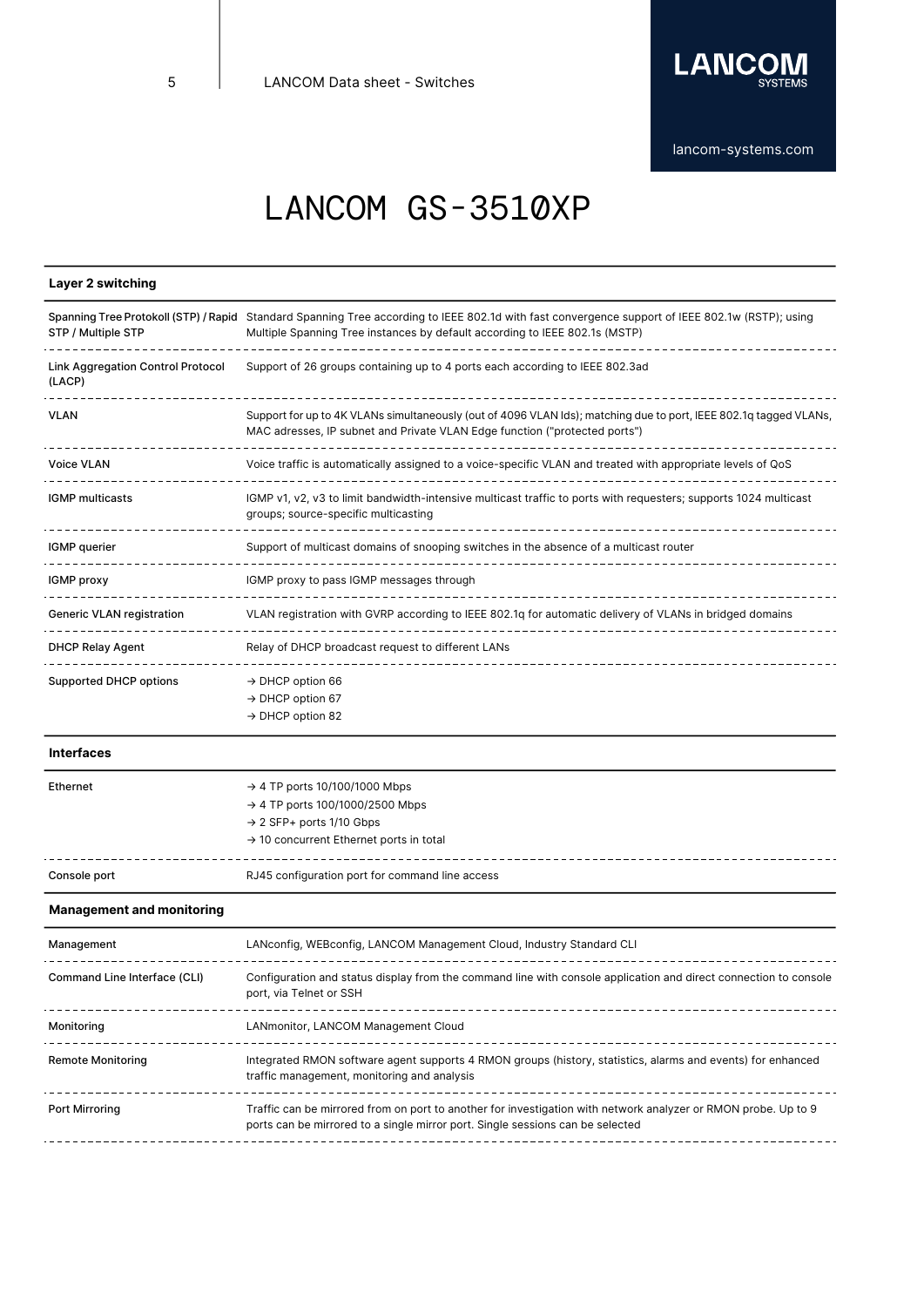

## **Management and monitoring**

| Security        | Access rights (read/write) can be set up separately, access control list                                                                                                    |
|-----------------|-----------------------------------------------------------------------------------------------------------------------------------------------------------------------------|
| <b>SNMP</b>     | SNMP management via SNMPv1, v2c or v3 with support of traps. User-based security model for SNMPv3 (USM)                                                                     |
| Diagnosis       | Diagnosis from the switch with PING and cable diagnosis                                                                                                                     |
| Firmware update | $\rightarrow$ Update via WEB config and browser (HTTP/HTTPS)<br>$\rightarrow$ Update via TFTP and LANconfig<br>$\rightarrow$ Dual firmware image to update during operation |
| Secure Copy     | Securely import and export files<br>---------------------------------                                                                                                       |
| DHCP client     | Automatic assignement of the management IP address by DHCP                                                                                                                  |
| <b>SNTP</b>     | Automatic time settings with Simple Network Time Protocol (SNTP)                                                                                                            |
| s-flow          | Standard for monitoring of high-speed-networks. Visualization of network use, accounting an analysation to protect<br>your network against dangers                          |

### **Hardware**

 $\overline{\phantom{0}}$ 

| Weight                                                     | 5,18 lbs (2,35 kg)                                                                                                                |
|------------------------------------------------------------|-----------------------------------------------------------------------------------------------------------------------------------|
| Power supply                                               | Internal power supply unit $(100 - 240 V, 50 - 60 Hz)$                                                                            |
| Environment                                                | Temperature range $0 - 40^{\circ}$ C; humidity 10 - 90%; non-condensing                                                           |
| Housing                                                    | Robust metal housing, 19" 1U (220 x 44 x 242 mm > W x H x D) with removable mounting brackets, network connectors<br>on the front |
| Fans                                                       | None; fanless design without rotating parts, high MTBF                                                                            |
| Power consumption (max) without<br>powered devices         | 35W                                                                                                                               |
| Power consumption (max) at full PoE 165W<br>power delivery |                                                                                                                                   |
| Power consumption (idle)                                   | 15W                                                                                                                               |
| PoE Budget                                                 | <b>130W</b>                                                                                                                       |
| Heat power (max)                                           | 120 BTU/h                                                                                                                         |
| <b>Software</b>                                            |                                                                                                                                   |

| <b>LCOS</b> version           | based on LCOS SX 4.00                                                                                                                         |
|-------------------------------|-----------------------------------------------------------------------------------------------------------------------------------------------|
| Software Lifecycle Management | After discontinuation, the device is subject to the LANCOM Software Lifecycle Management. Details can be found<br>at: www.lancom.de/lifecycle |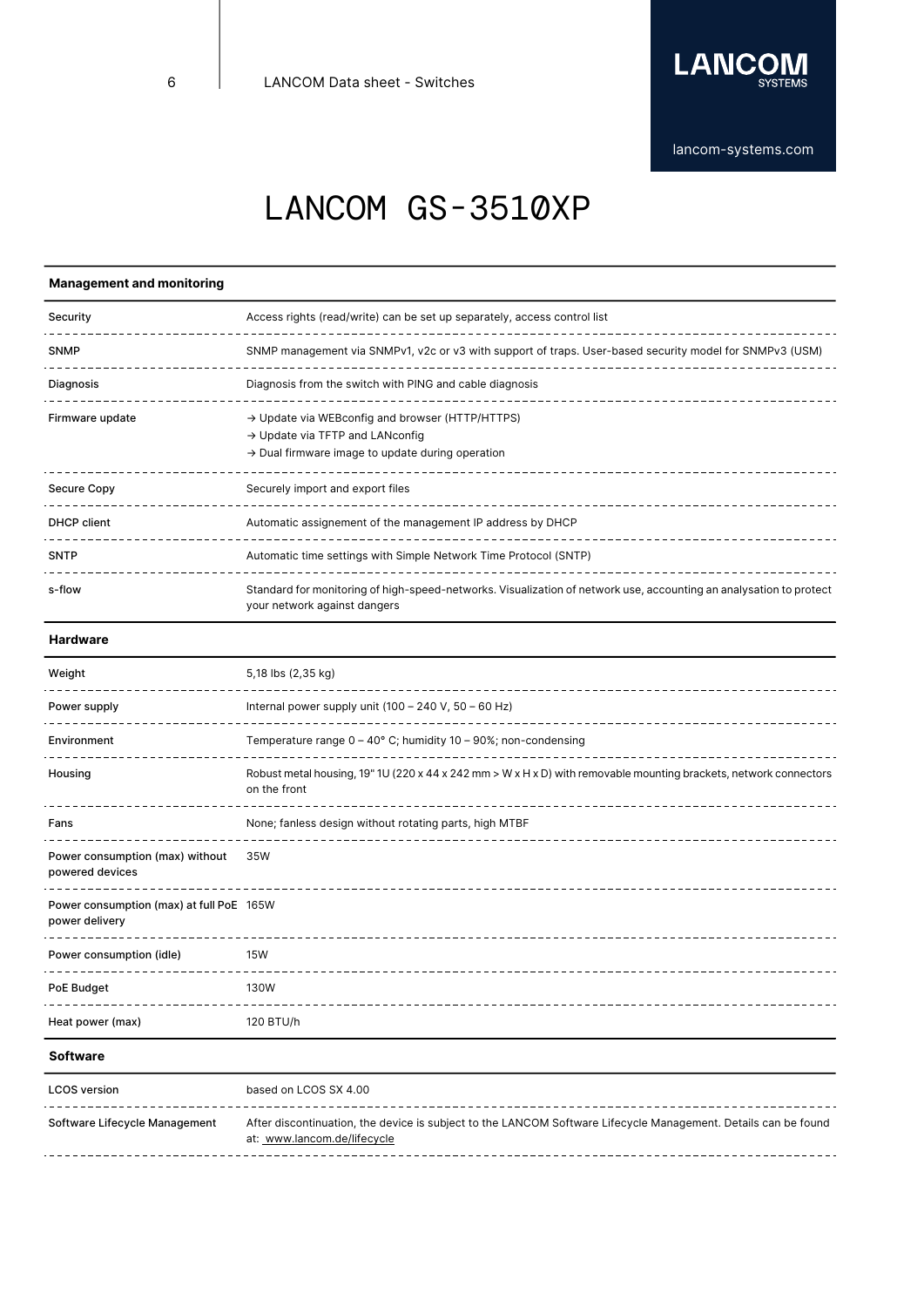

### **Software**

Anti-backdoor policy

Products from LANCOM are free of hidden access paths (backdoors) and other undesirable features for introducing, extracting or manipulating data. The trust seal "IT Security made in Germany" (ITSMIG) and certification by the German Federal Office for Information Security (BSI) confirm the trustworthiness and the outstanding level of security

#### **Declarations of conformity\***

| Europe/EFTA             | СE                                                                                                                                    |
|-------------------------|---------------------------------------------------------------------------------------------------------------------------------------|
| <b>North America</b>    | FCC/IC                                                                                                                                |
| Australia / New Zealand | ACMA                                                                                                                                  |
| *) Note                 | The full text of the specific Declaration of Conformity is available at the following Internet address:<br>www.lancom-systems.com/doc |

### **Supported IEEE standards**

| <b>IEEE 802.1AB</b> | Link Layer Discovery Protocol (LLDP)                                                  |
|---------------------|---------------------------------------------------------------------------------------|
| <b>IEEE 802.1AB</b> | LLDP-MED                                                                              |
| <b>IEEE 802.1ad</b> | Q-in-Q tagging                                                                        |
| IEEE 802.1ak        | MRP and MVRP - Multiple Registration Protocol and Multiple VLAN Registration Protocol |
| <b>IEEE 802.1d</b>  | <b>MAC Bridging</b>                                                                   |
| <b>IEEE 802.1d</b>  | <b>Spanning Tree</b>                                                                  |
| <b>IEEE 802.1p</b>  | Class of Service                                                                      |
| IEEE 802.1q         | <b>VLAN</b>                                                                           |
| <b>IEEE 802.1s</b>  | Multiple Spanning Tree Protocol (MSTP)                                                |
| <b>IEEE 802.1w</b>  | Rapid Spanning Tree Protocoll (RSTP)                                                  |
| <b>IEEE 802.1X</b>  | Port Based Network Access Control                                                     |
| <b>IEEE 802.3</b>   | 10Base-T Ethernet                                                                     |
| <b>IEEE 802.3ab</b> | 1000Base-TX Ethernet                                                                  |
| <b>IEEE 802.3ad</b> | Link Aggregation Control Protocol (LACP)                                              |
| <b>IEEE 802.3ae</b> | 10 Gigabit Ethernet over fiber                                                        |
| IEEE 802.3af        | Power over Ethernet (PoE)                                                             |
| <b>IEEE 802.3at</b> | Power over Ethernet Plus (PoE+)                                                       |
|                     |                                                                                       |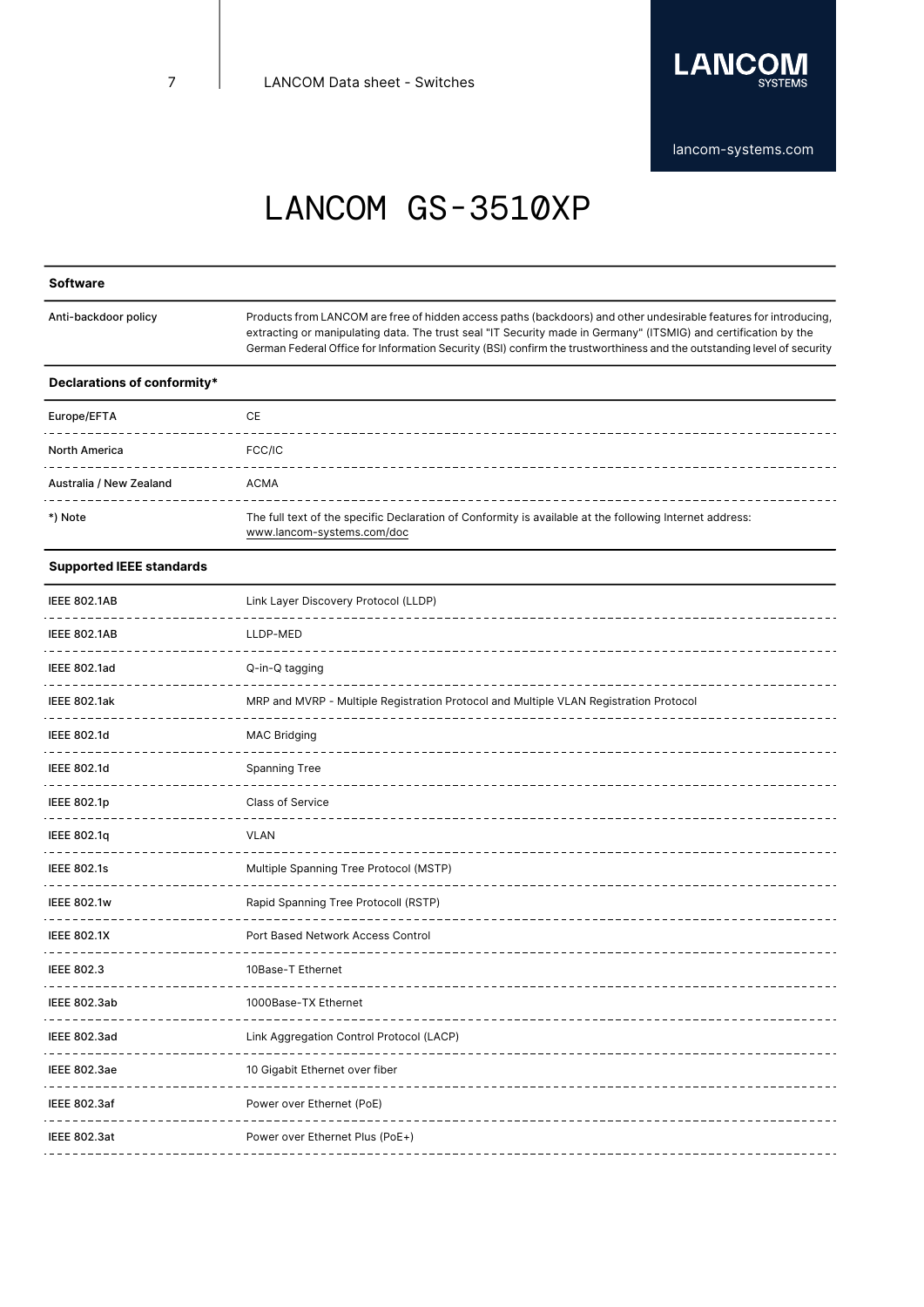

## **Supported IEEE standards**

| IEEE 802.3az       | <b>Energy Efficient Ethernet</b> |
|--------------------|----------------------------------|
| IEEE 802.3u        | 100Base-T Ethernet               |
| <b>IEEE 802.3x</b> | Flow Control                     |
| <b>IEEE 802.3z</b> | 1000Base-X Ethernet              |

### **Supported RFC standards**

| <b>RFC 854</b>  | <b>Telnet Protocol Specification</b>       |  |  |  |
|-----------------|--------------------------------------------|--|--|--|
| <b>RFC 1213</b> | MIB II                                     |  |  |  |
| <b>RFC 1215</b> | <b>SNMP Generic Traps</b>                  |  |  |  |
| <b>RFC 1493</b> | <b>Bridge MIB</b>                          |  |  |  |
| <b>RFC 1769</b> | Simple Network Time Protocol (SNTP)        |  |  |  |
| <b>RFC 2021</b> | Remote Network Monitoring MIB v2 (RMONv2)  |  |  |  |
| <b>RFC 2233</b> | Interface MIB                              |  |  |  |
| <b>RFC 2460</b> | Internet Protocol Version 6 (IPv6)         |  |  |  |
| <b>RFC 2613</b> | <b>SMON MIB</b>                            |  |  |  |
| <b>RFC 2617</b> | <b>HTTP Authentication</b>                 |  |  |  |
| <b>RFC 2665</b> | Ethernet-Like MIB                          |  |  |  |
| <b>RFC 2674</b> | IEEE 802.1p and IEEE 802.1q Bridge MIB     |  |  |  |
| <b>RFC 2818</b> | Hypertext Transfer Protocol Secure (HTTPS) |  |  |  |
| <b>RFC 2819</b> | Remote Network Monitoring MIB (RMON)       |  |  |  |
| <b>RFC 2863</b> | Interface Group MIB using SMIv2            |  |  |  |
| <b>RFC 2933</b> | <b>IGMP MIB</b>                            |  |  |  |
| <b>RFC 3019</b> | MLDv1 MIB                                  |  |  |  |
| <b>RFC 3414</b> | User based Security Model for SNMPv3       |  |  |  |
| <b>RFC 3415</b> | View based Access Control Model for SNMP   |  |  |  |
| <b>RFC 3587</b> | IPv6 Global Unicast Address Format         |  |  |  |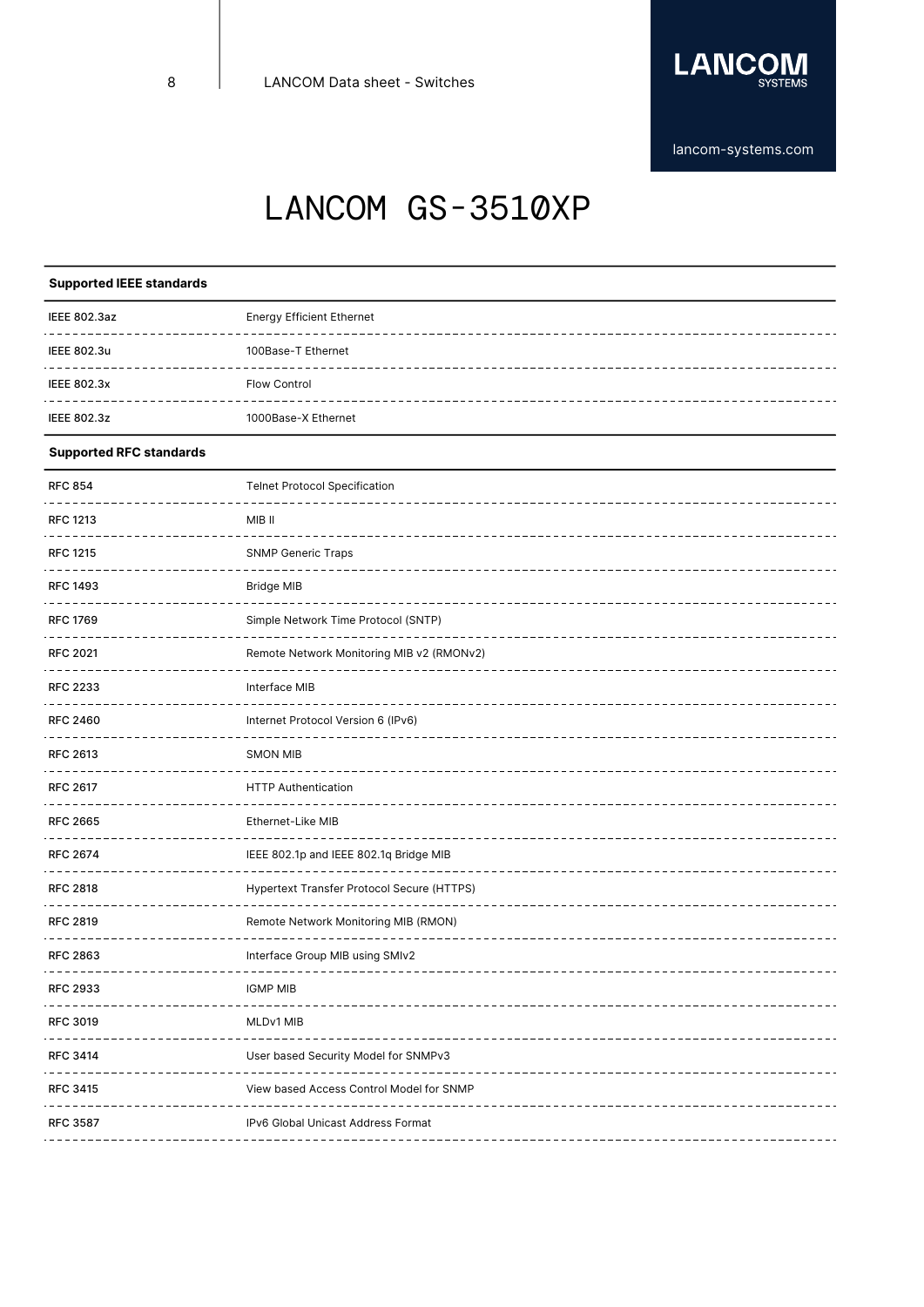

[lancom-systems.com](https://www.lancom-systems.com)

# LANCOM GS-3510XP

## **Supported RFC standards**

| <b>RFC 3621</b><br>----------------- | Power Ethernet MIB                           |  |  |  |
|--------------------------------------|----------------------------------------------|--|--|--|
| <b>RFC 3635</b>                      | Ethernet-Like MIB                            |  |  |  |
| <b>RFC 3636</b>                      | IEEE 802.3 MAU MIB                           |  |  |  |
| <b>RFC 4133</b>                      | Entity MIBv3                                 |  |  |  |
| <b>RFC 4188</b>                      | <b>Bridge MIB</b>                            |  |  |  |
| <b>RFC 4251</b>                      | The Secure Shell Protocol Architecture (SSH) |  |  |  |
| <b>RFC 4291</b>                      | IP Version 6 Addressing Architecture         |  |  |  |
| <b>RFC 4443</b>                      | Internet Control Message Protocol (ICMPv6)   |  |  |  |
| <b>RFC 4668</b>                      | <b>RADIUS Authentication Client MIB</b>      |  |  |  |
| <b>RFC 4670</b>                      | RADIUS Accounting MIB                        |  |  |  |
| <b>RFC 5519</b>                      | Multicast Group Membership Discovery MIB     |  |  |  |
| <b>RFC 7513</b>                      | <b>DHCP Snooping</b>                         |  |  |  |

## **Scope of delivery**

| Manual       | Hardware Quick Reference (DE/EN), Installation Guide (DE/EN) |  |  |
|--------------|--------------------------------------------------------------|--|--|
| Cable        | Serial configuration cable, 1.5m                             |  |  |
| Cable        | IEC power cord                                               |  |  |
| 19" brackets | Two 19" brackets for rackmounting                            |  |  |

### **Support**

| Warranty              | 5 years, for details, please refer to the General Warranty Conditions at:<br>www.lancom-systems.com/warranty-conditions |
|-----------------------|-------------------------------------------------------------------------------------------------------------------------|
| <b>LANCOM</b> support | Free technical manufacturer support as part of the LANCOM Software Lifecycle Management www.lancom.de/lifecycle         |
|                       | LANCOM Warranty Advanced Option Option for replacement of a defective device, item no. 10715                            |

### **LANCOM Management Cloud**

LANCOM LMC-A-1Y LMC License LANCOM LMC-A-1Y License (1 Year), enables the management of one category A device for one year via the LANCOM Management Cloud, item no. 50100 -------------------------------------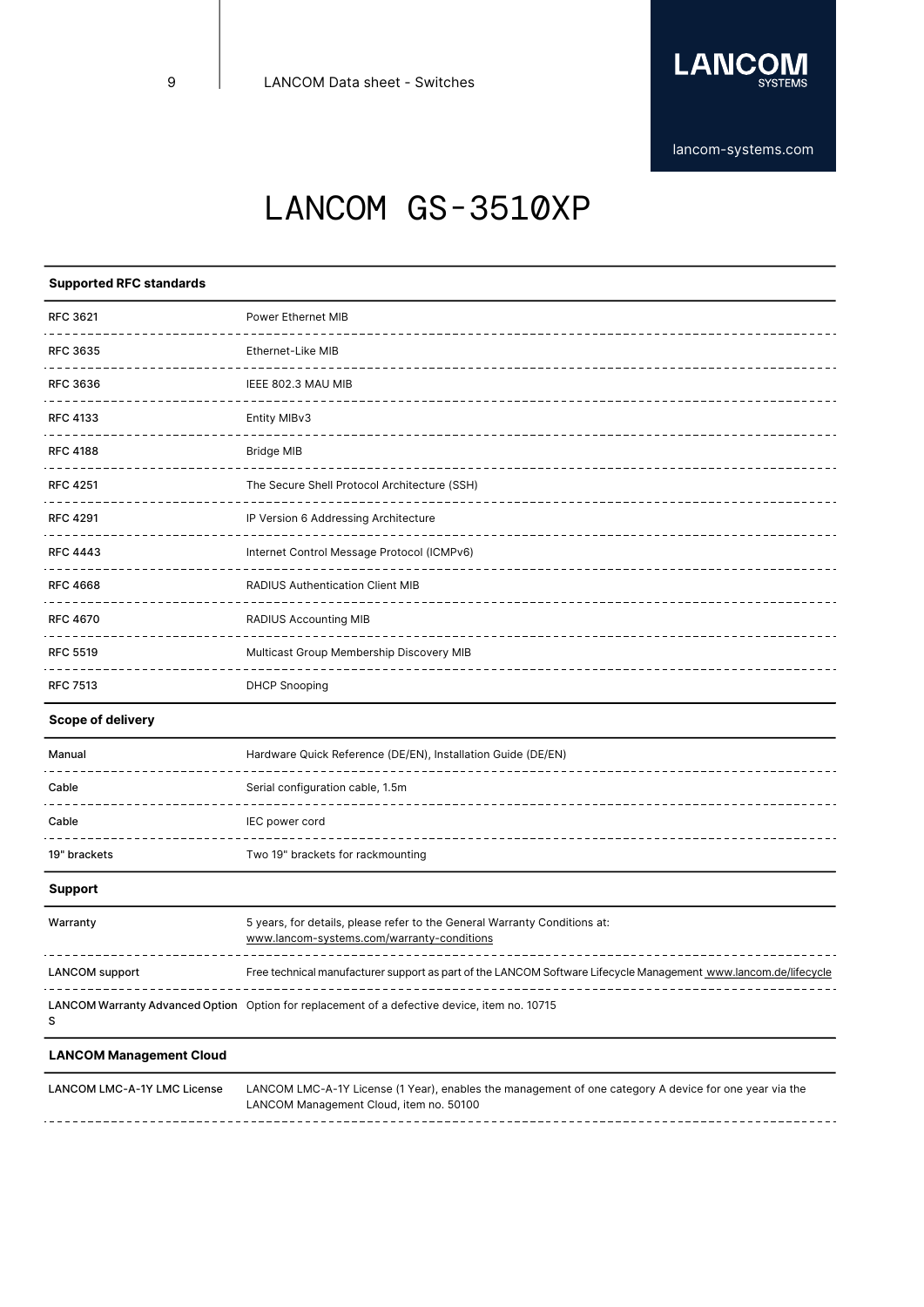

#### **LANCOM Management Cloud** LANCOM LMC-A-3Y LMC License LANCOM LMC-A-3Y License (3 Years), enables the management of one category A device for three years via the LANCOM Management Cloud, item no. 50101 LANCOM LMC-A-5Y LMC License LANCOM LMC-A-5Y License (5 Years), enables the management of one category A device for five years via the LANCOM Management Cloud, item no. 50102 LANCOM LMC-A-10Y LMC License LANCOM LMC-A-10Y License (10 Years), enables the management of one category A device for ten years via the LANCOM Management Cloud, item no. 50132 **Accessories\*** 1000Base-SX SFP module LANCOM SFP-SX-LC1, item no. 61556 1000Base-LX SFP module LANCOM SFP-LX-LC1, item no. 61557 ------------------------10GBase-SX SFP module LANCOM SFP-SX-LC10, item no. 61485 10GBase-LX SFP module LANCOM SFP-LX-LC10, item no. 61497 10G multi gigabit Ethernet copper LANCOM SFP-CO10-MG, Art.-Nr.: 60170 module 10G Direct Attach Cable 1m LANCOM SFP-DAC10-1m, Art.-Nr.: 61495 10G Direct Attach Cable 3m LANCOM SFP-DAC10-3m, Art.-Nr.: 60175 LANCOM Power Cord (UK) IEC power cord, UK plug, item no. 61650 <u>\_\_\_\_\_\_\_\_\_</u> LANCOM Power Cord (CH) IEC power cord, CH plug, item no. 61652 LANCOM Power Cord (US) IEC power cord, US plug, item no. 61651 LANCOM Power Cord (AU) IEC power cord, AU plug, item no. 61653 . . . . . . . . . . . . . . . . . . \*) Note Support for third-party accessories (SFP and DAC) is excluded and cannot be granted